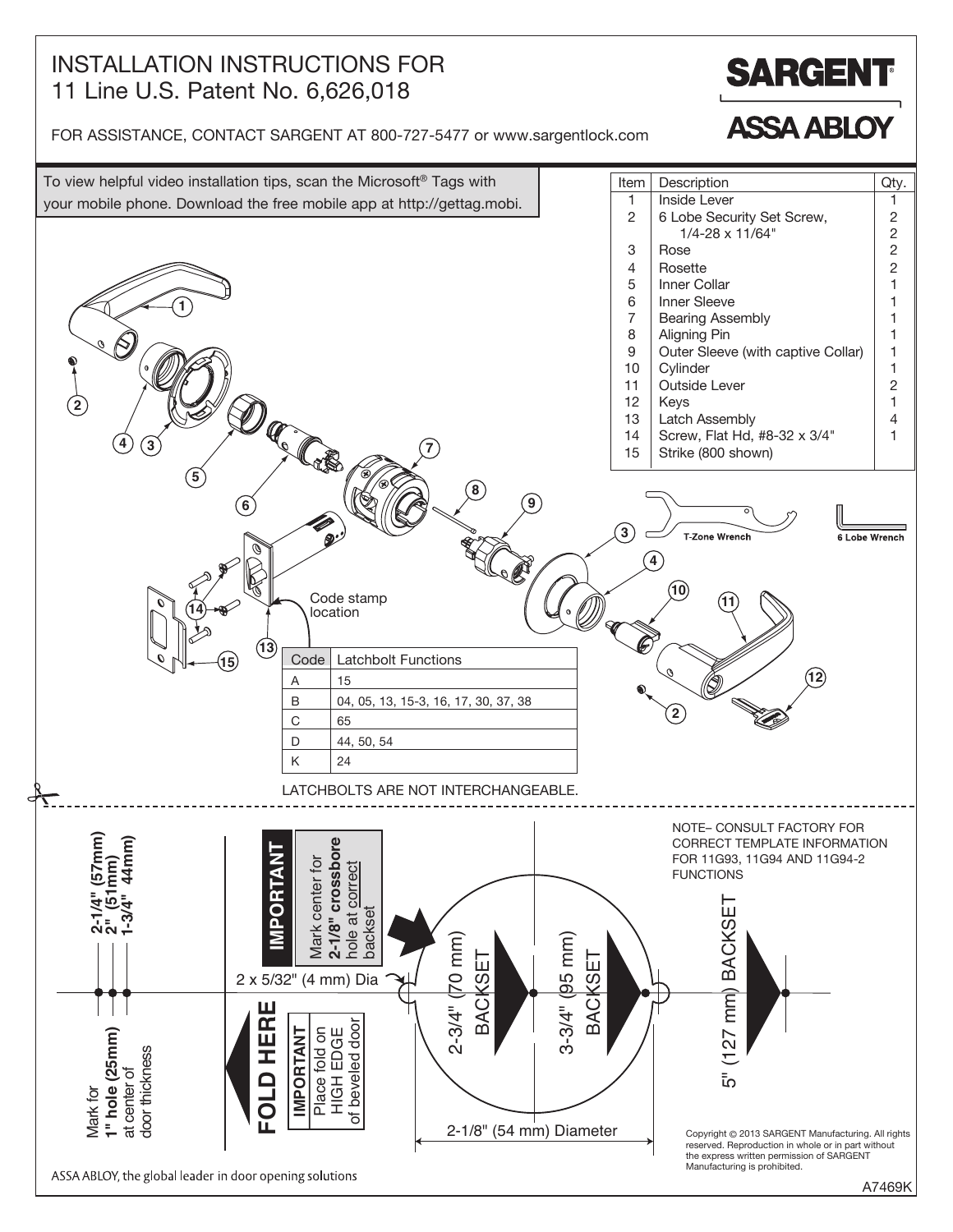

#### **See Specific Instructions Per Function. Identify Function On Box (Example: 11G05)** For functions not shown proceed to step 7 ep 7 and 2007 and 2008 and 2008 and 2008 and 2008 and 2008 and 2008 and 2008 and 2008 and 2008 and 2008 and 20<br>Extending the Contract of the Contract of the Contract of the Contract of the Contract of the Contract of the

| <b>Outside Sleeve</b>                           | <b>Function Number</b> | <b>Function Description</b>  | <b>Inside Sleeve</b>                                                             |  |
|-------------------------------------------------|------------------------|------------------------------|----------------------------------------------------------------------------------|--|
| Align driver tips matching the painted sections | 04                     | Storeroom/Closet             | Follow Step 7                                                                    |  |
|                                                 | 05                     | Entrance/Office              |                                                                                  |  |
|                                                 | 16                     | Classroom Security/Apartment |                                                                                  |  |
|                                                 | 17                     | Utility/Asylum               | <b>AV</b><br>Scan to see a video of<br><b>TARY RI</b><br>this installation step. |  |
|                                                 | 24                     | Entry                        | Follow Step 7                                                                    |  |
|                                                 | 44                     | Service Station              |                                                                                  |  |
|                                                 | 65                     | Privacy/Bathroom             |                                                                                  |  |
|                                                 | 38                     | <b>Classroom Security</b>    | Follow Step 7                                                                    |  |
|                                                 | 54                     | Dormitory                    |                                                                                  |  |
| See A7608B                                      | 50                     | Hotel/Motel                  | See A7608B                                                                       |  |



Copyright © 2013 SARGENT Manufacturing. All rights reserved. Reproduction in whole or in part without the express written permission of SARGENT Manufacturing is prohibited.<br>A7469K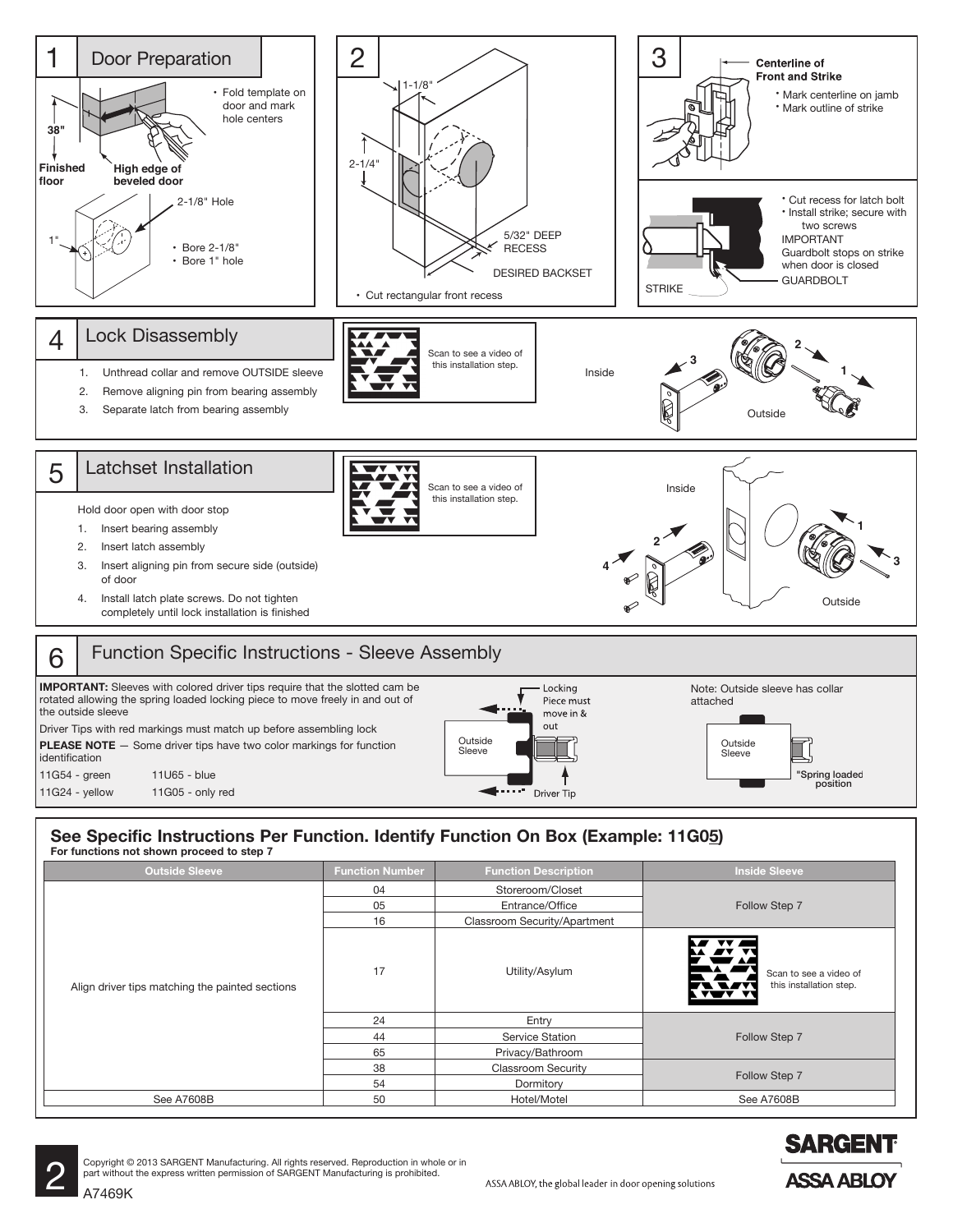

Outside

Copyright © 2013 SARGENT Manufacturing. All rights reserved. Reproduction in whole or in part without the express written permission of SARGENT Manufacturing is prohibited.

**SARGENT** 

**ASSA ABLOY** 

<u>ვ</u>